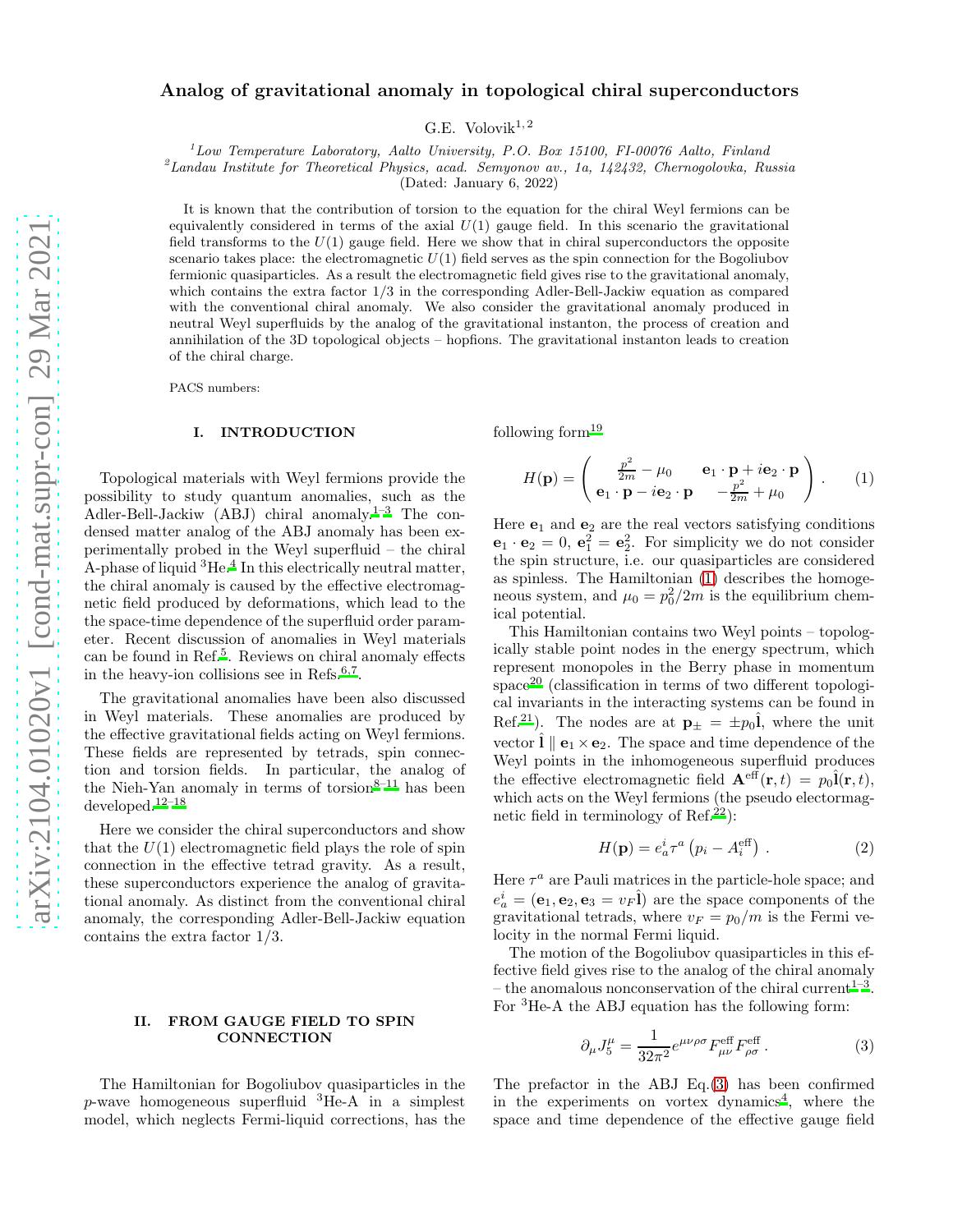$\mathbf{A}^{\text{eff}}(\mathbf{r},t) = p_0 \hat{\mathbf{l}}(\mathbf{r},t)$  has been created by moving continuous vortices – skyrmions in the  $\hat{\mathbf{l}}$  field.

Let us now consider the electrically charged  $p$ -wave superfluid, i.e. the superconductor with the same order parameter, and consider the role of the real electromagnetic field in the chiral anomaly. Here we are interested in the influence of the electromagnetic field only, and neglect the effective electromagnetic field,  $F_{\mu\nu}^{\text{eff}} = 0$ , i.e. the order parameter is assumed to be fixed.

The inverse Green's function of Bogoliubov quasiparticles in the external electromagnetic field is:

<span id="page-1-0"></span>
$$
G^{-1} = -i\partial_t + \tau_3 q A_0(\mathbf{r}, t) + H(\mathbf{p} + \tau_3 q \mathbf{A}(\mathbf{r}, t)), \quad (4)
$$

where  $A_{\mu}$  is the vector potential of electromagnetic field. This field acts in the opposite ways on particle and hole and hole components of Bogoliubov spinor, that is why the vector potential is accompanied by the matrix  $\tau_3$ . Here  $q = -1$  is electric charge.

Since  $\tau_3 = \frac{1}{2i}(\tau_1 \tau_2 - \tau_2 \tau_1)$ , the Green's function can be rewritten in terms of the "covariant derivative":

$$
D_i = \partial_i + \frac{1}{8} C_i^{ab} (\tau_a \tau_b - \tau_b \tau_a) , \quad D_t = \partial_t + \frac{1}{8} C_0^{ab} (\tau_a \tau_b - \tau_b \tau_a) , \tag{5}
$$

where  $C_{\alpha}^{ab}$  are the elements of spin connection, see e.g. Ref.[15](#page-3-14). Let us show that in our case the nonzero components of spin connection are expressed in terms of the vector potential of electromagnetic field:

<span id="page-1-1"></span>
$$
C_i^{12} = -C_i^{21} = 2A_i(\mathbf{r}, t) , C_0^{12} = -C_0^{21} = 2A_0(\mathbf{r}, t).
$$
\n(6)

Expanding the Green's function [\(4\)](#page-1-0) near the Weyl node at  $p_0\hat{\mathbf{l}}$ , one obtains

$$
G^{-1} = -i\partial_t + \tau_3 \left( A_0 + \frac{\mathbf{A}^2}{2m} \right)
$$
  
+
$$
\tau_3 \mathbf{e}_3 \cdot (\mathbf{p} - \mathbf{A}\tau_3 - p_0 \hat{\mathbf{l}})
$$
  
+
$$
\frac{1}{2} \left( \tau_1 \mathbf{e}_1 \cdot (\mathbf{p} - \mathbf{A}\tau_3 - p_0 \hat{\mathbf{l}}) + \mathbf{e}_1 \cdot (\mathbf{p} - \mathbf{A}\tau_3 - p_0 \hat{\mathbf{l}}) \tau_1 \right)
$$
  
+
$$
\frac{1}{2} \left( \tau_2 \mathbf{e}_2 \cdot (\mathbf{p} - \mathbf{A}\tau_3 - p_0 \hat{\mathbf{l}}) + \mathbf{e}_2 \cdot (\mathbf{p} - \mathbf{A}\tau_3 - p_0 \hat{\mathbf{l}}) \tau_2 \right)
$$
  
+
$$
\frac{1}{m} \mathbf{A} \cdot (\mathbf{p} - \mathbf{A}\tau_3 - p_0 \hat{\mathbf{l}})
$$
  
+
$$
\frac{(\mathbf{p} - p_0 \hat{\mathbf{l}})^2}{2m} \cdot (7)
$$

This expansion is not gauge invariant, because we omitted the gradients of the order parameter. When they are included the gauge invariance is restored.

The quadratic term  $(p - p_0 \hat{\mathbf{l}})^2 / 2m$  can be neglected. Then the resulting Lagrangian can be expressed in terms of effective tetrads  $e_a^{\mu}$ , which in our case are constant fields except for the vector  $e_0^i = A^i/m$ . This element may produce only the higher order terms in anomaly equation and thus can be neglected. The relevant nonzero elements of the effective spin connection are  $C_{\alpha}^{12} = -C_{\alpha}^{21} =$  $(\mathbf{A}, A_0)/2$  in Eq.[\(6\)](#page-1-1). As we already mentioned, the effective vector potential  ${\bf A}^{\text{eff}}=p_0\hat{\bf l}$  is kept constant and thus does not contribute to the anomaly.

# III. GRAVITATIONAL ANOMALY FROM ELECTROMAGNETIC FIELD

Since we neglect the effective gauge field,  $F^{\text{eff}}_{\mu\nu} = 0$ , the chiral anomaly comes only from the curvature of the effective gravitational field. For a single Weyl node one has the following equation for the gravitational anomaly (see e.g. Ref.<sup>[23](#page-3-15)</sup>):

<span id="page-1-2"></span>
$$
\partial_{\mu}J_{5}^{\mu} = \frac{1}{768\pi^{2}}e^{\mu\nu\rho\sigma}R_{\mu\nu}^{ab}R_{\rho\sigma}^{cd}\eta_{ad}\eta_{bc},\qquad(8)
$$

where the curvature is:

$$
R_{\mu\nu}^{ab} = \nabla_{\mu} C_{\nu}^{ab} - \nabla_{\nu} C_{\mu}^{ab} + (C_{\mu}^{ac} C_{\nu}^{db} - C_{\nu}^{ac} C_{\mu}^{db}) \eta_{cd}.
$$
 (9)

According to Eq.[\(6\)](#page-1-1) the nonzero elements of the curvature tensor are

$$
R_{12\mu\nu} = -R_{21\mu\nu} = \nabla_{\mu} C_{\nu}^{12} - \nabla_{\nu} C_{\mu}^{12} . \qquad (10)
$$

Since the elements of spin connections are expressed in terms of the vector potential of the electromagnetic field, the components of curvature tensor are expressed in terms of external electric and magnetic fields:

$$
R_{12\mu\nu} = 2(\partial_{\mu}A_{\nu} - \partial_{\nu}A_{\mu}) = 2F_{\mu\nu}.
$$
 (11)

Then from the anomaly equation [\(8\)](#page-1-2) one obtains:

$$
\partial_{\mu}J_{5}^{\mu} = \frac{1}{384\pi^{2}} e^{\mu\nu\rho\sigma} R_{\mu\nu}^{12} R_{\rho\sigma}^{21} = \frac{1}{96\pi^{2}} e^{\mu\nu\rho\sigma} F_{\mu\nu} F_{\rho\sigma} = (12)
$$

$$
= \frac{1}{3} \frac{1}{32\pi^{2}} e^{\mu\nu\rho\sigma} F_{\mu\nu} F_{\rho\sigma} (13)
$$

or

$$
\partial_{\mu}J_{5}^{\mu} = \frac{1}{24\pi^{2}} \mathbf{E} \cdot \mathbf{B} = \frac{1}{3} \frac{1}{8\pi^{2}} \mathbf{E} \cdot \mathbf{B}. \quad (14)
$$

This means that in the superconducting states with Weyl points, the gravitational anomaly becomes the gauge anomaly, but with the extra factor 1/3 when compared with ABJ equation [\(3\)](#page-0-1) coming from the effective gauge field  ${\bf A}^{\text{eff}}=p_0\hat{\bf l}$ .

This factor  $1/3$  may have relation to the consis-tent anomaly<sup>[22](#page-3-13)</sup>, and also to the factor  $1/3$  obtained in Ref.<sup>[24](#page-3-16)</sup> for the electromagnetic response and  $\theta$ -term in the gapped topological superconductors.[25](#page-3-17)[–27](#page-3-18)

# IV. GRAVITATIONAL ANOMALY IN NEUTRAL CHIRAL SUPERFLUID AND CREATION OF HOPFIONS

In the electrically neutral superfluids, such as superfluid <sup>3</sup>He-A, the vector potential of external field is substituted by superfluid velocity:  $\mathbf{A} \to m\mathbf{v}_s$ , and the gravitational anomaly becomes

<span id="page-1-3"></span>
$$
\partial_{\mu}J_{5}^{\mu} = \frac{m^{2}}{24\pi^{2}} \partial_{t} \mathbf{v}_{s} \cdot (\nabla \times \mathbf{v}_{s}). \tag{15}
$$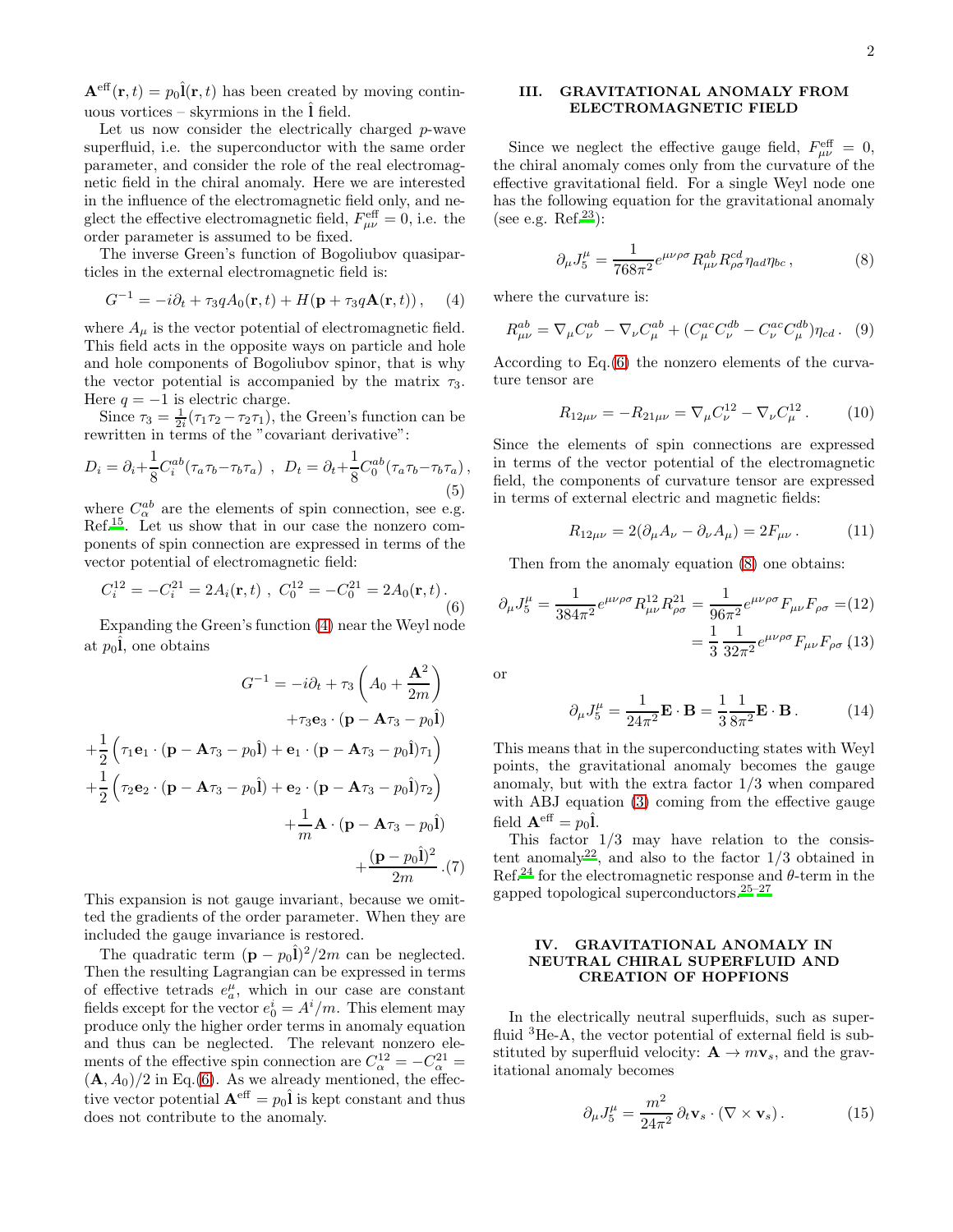Such anomaly can be produced by the instanton, which represents the process of creation or annihilation of the 3D skyrmions – hopfions in the vector filed  $\hat{1}^{28}$  $\hat{1}^{28}$  $\hat{1}^{28}$  Hopfions are described by the  $\pi_3(S^2) = Z$  topological charge – the Hopf invariant.[29](#page-3-20) Recent papers on hopfions in condensed matter can be found in Ref.<sup>[30](#page-3-21)</sup>.

In superfluid <sup>3</sup>He-A, the density of the hopfion topological charge is expressed in terms of the helicity of the superfluid velocity<sup>[28](#page-3-19)</sup>:

$$
n_H^0 = \frac{m^2}{4\pi^2} (\mathbf{v}_s \cdot (\nabla \times \mathbf{v}_s)) , N_H = \int d^3 r n_H^0 . \qquad (16)
$$

Introducing the current density of the topological charge:

$$
\mathbf{n}_H = \frac{m^2}{4\pi^2} (\mathbf{v}_s \times \partial_t \mathbf{v}_s)),
$$
 (17)

one obtains the (non)conservation law for the topological charge:

$$
\partial_{\mu} n_H^{\mu} = \frac{m^2}{2\pi^2} (\partial_t \mathbf{v}_s \cdot (\nabla \times \mathbf{v}_s)). \tag{18}
$$

The process of the change of the topological charge represents the  $\pi_3$  instanton:  $\partial_\mu n_H^{\mu} = \delta(t)\delta(\mathbf{r})$ . In high energy physics this is the gravitational instanton, or the so-called torsion vortex.[31](#page-3-22)[,32](#page-3-23)

Then from the anomaly equation [\(15\)](#page-1-3) one obtains the connection between the creation of the chiral charge and the creation of the hopfion:

<span id="page-2-0"></span>
$$
\partial_{\mu}J_{5}^{\mu} = \frac{1}{6}\partial_{\mu}n_{H}^{\mu}.
$$
 (19)

Here we added the factor 2 to take into account the contribution of two Weyl point into the gravitational anomaly. Eq.[\(19\)](#page-2-0) means that due to the gravitational anomaly, the gravitational instanton process of creation of single hopfion is accompanied by creation of 6 chiral fermions. This is the gravitational analog of the Kuzmin-Rubakov-Shaposhnikov scenario of the anomalous electroweak baryogenesis[.](#page-3-24)<sup>33</sup>

#### V. HIGHER VALUES OF TOPOLOGICAL INVARIANTS

Let us consider the gravitational anomaly in case of the higher order Weyl points. The Hamiltonian in Ref.<sup>[34](#page-3-25)</sup> for Weyl points with topological charges  $N$  and  $-N$  in chiral superfluids/superconductors has the following form:

$$
H(\mathbf{p}) = \begin{pmatrix} \frac{p^2}{2m} - \mu_0 & (\mathbf{e}_1 \cdot \mathbf{p} + i\mathbf{e}_2 \cdot \mathbf{p})^N \\ (\mathbf{e}_1 \cdot \mathbf{p} - i\mathbf{e}_2 \cdot \mathbf{p})^N & -\frac{p^2}{2m} + \mu_0 \end{pmatrix}.
$$
\n(20)

The corresponding spectrum of Bogoliubov quasiparticles near the Weyl points

$$
E^2(\tilde{\mathbf{p}}) = (g^{\perp ik}\tilde{p}_i\tilde{p}_k)^N + g^{\parallel ik}\tilde{p}_i\tilde{p}_k, \qquad (21)
$$

where  $\tilde{\mathbf{p}} = \mathbf{p} \mp p_0 \hat{\mathbf{l}}$  is the momentu counted from the Weyl points, and the elements of the effective metric tensor are:

$$
g^{\perp ik} = e_1^i e_1^k + e_2^i e_2^k = g^{ik} - g^{\parallel ik} , g^{\parallel ik} = e_3^i e_3^k . \tag{22}
$$

For corresponding superconductors the Hamiltonian is:

<span id="page-2-1"></span>
$$
H(\mathbf{p}) = \tau^3 \mathbf{e}_3 \cdot (\tilde{\mathbf{p}} - \tau^3 \mathbf{A}) +
$$

$$
+(\tau^1 - i\tau^2) ((\mathbf{e}_1 + i\mathbf{e}_2) \cdot (\tilde{\mathbf{p}} - \tau^3 \mathbf{A}))^N
$$

$$
+(\tau^1 + i\tau^2) ((\mathbf{e}_1 - i\mathbf{e}_2) \cdot (\tilde{\mathbf{p}} - \tau^3 \mathbf{A}))^N.
$$
(23)

The equation [\(23\)](#page-2-1) represents the analog of the Hořava gravity[.](#page-3-26)<sup>35</sup> Without the first term this is the  $2+1$  Hořava gravity, which takes place in graphene, see Ref.<sup>[36](#page-3-27)</sup>. With the first term it becomes the anisotropic extension of the  $3 + 1$  Hořava gravity. While the relativistic invariance is missing, the tetrad contribution to topology and anomaly is still valid. As before, the gravitational anomaly gives rise to the  $U(1)$  anomaly in the external electromagnetic field, again with the extra factor  $1/3$ :

$$
\partial_{\mu}J_{5}^{\mu} = \frac{N}{96\pi^{2}}e^{\mu\nu\rho\sigma}F_{\mu\nu}F_{\rho\sigma}.
$$
 (24)

For the electric current one has the same expression

$$
\partial_{\mu}J^{\mu} = \frac{N}{96\pi^2} e^{\mu\nu\rho\sigma} F_{\mu\nu} F_{\rho\sigma} , \qquad (25)
$$

but the creation of the electric charge is cancelled by the anomaly at the opposite Weyl point with topological charge  $-N$ . The electric charge created at one node is annihilated at the opposite node.

The chiral currents for two nodes are added to give the total chiral current

$$
\partial_{\mu}J_{5\text{tot}}^{\mu} = \frac{N}{48\pi^2} e^{\mu\nu\rho\sigma} F_{\mu\nu} F_{\rho\sigma} = \frac{1}{3} \frac{N}{16\pi^2} e^{\mu\nu\rho\sigma} F_{\mu\nu} F_{\rho\sigma} \,. \tag{26}
$$

#### VI. CONCLUSION

We demonstrated that in the chiral superconductors with Weyl fermions the external electromagnetic field serves as the spin connection for the Bogoliubov fermionic quasiparticles. As a result the electromagnetic field gives rise to the gravitational anomaly, which is described by the Adler-Bell-Jackiw equation with an extra factor 1/3 compared with the ABJ equation for the conventional chiral anomaly.

In neutral chiral superfluids this gravitational anomaly takes place during creation and annihilation of the 3D topological objects – hopfions. The process analogous to the gravitational instanton leads to creation of the chiral charge. This is the gravitational analog of the Kuzmin-Rubakov-Shaposhnikov electroweak baryogenesis.

Acknowledgements: This work has been supported by the European Research Council (ERC) under the European Union's Horizon 2020 research and innovation programme (Grant Agreement No. 694248).